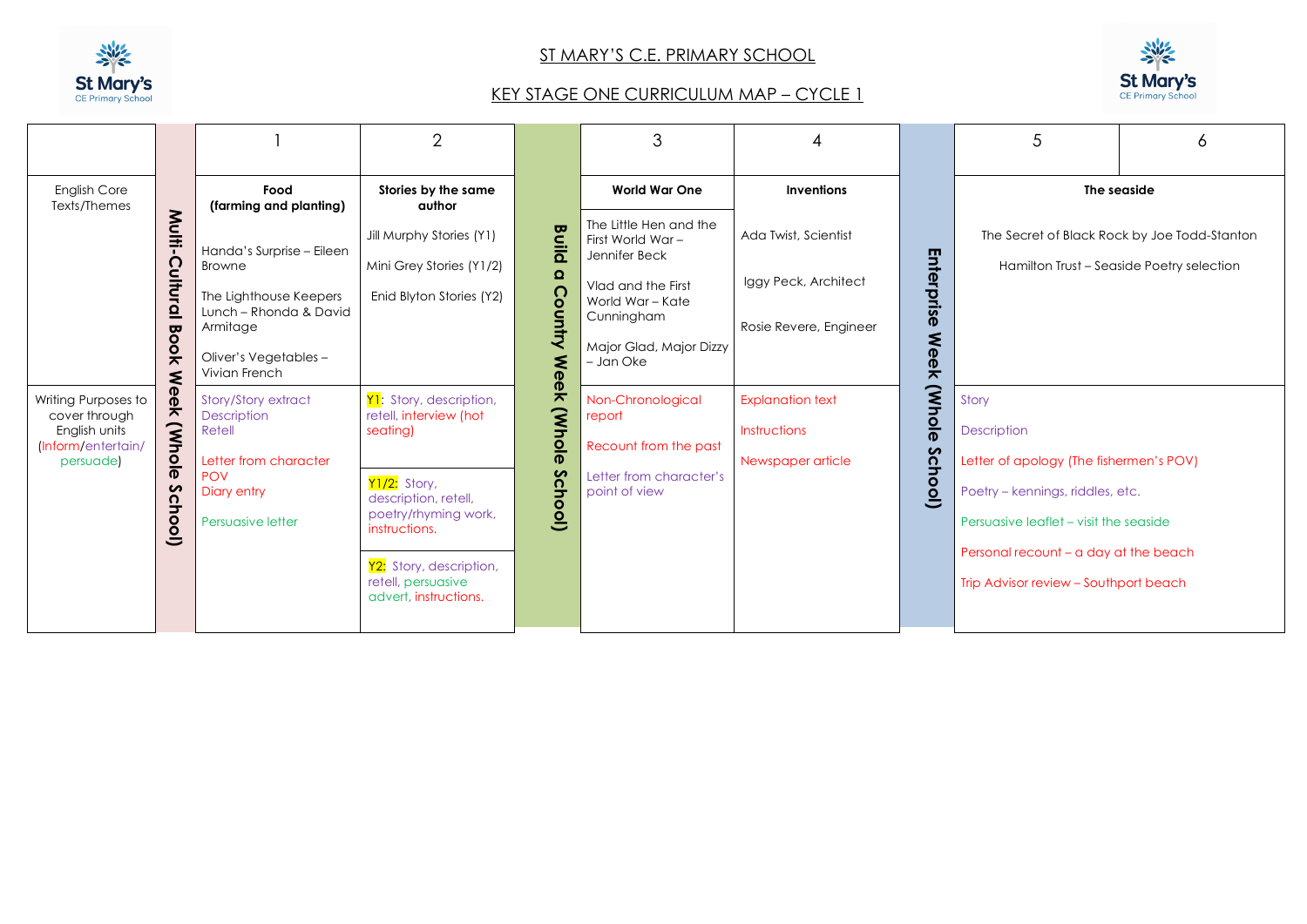| <b>Writing Purposes</b><br>to cover through<br>foundation units<br>of work<br>(cross-curricular)<br>(Inform/entertain/<br>persuade) | Farmina<br>Samaritan                                                             | <b>Explanation text: Dairy</b><br>Non-Chronological<br>Report: Costa-Rica<br><b>Explanation text: Life</b><br>cycle of a plant (Y2)<br>Retell: The Good | Instructions:<br>Programming a Bee-<br><b>Bot</b><br>Retell: The Nativity<br>Information text:<br>Chanukah | Walk<br>healthy wrap                                                                                                                                   | Persuasive leaflet:<br><b>Visiting Wigan</b><br>Description: Winter<br>Instructions: Making a<br>Retell: The 10 Lepers<br>Recount: Walk to local<br>war memorial | Nightingale<br>chains | <b>Biography: Queen</b><br>Victoria/Florence<br>Retell: The Easter Story<br><b>Explanation text: Food</b><br>Riddles: Guess my<br>favourite season! |                                                                                                                            | story | <b>Investigation: Materials</b><br>Rules for a better world<br>Retell: The creation | Recount: A day at the<br>beach<br>Non-chronological<br>report: Habitats<br>Persuasive leaflet: Look<br>after our beaches (also<br>link to habitats)<br>Fact-File: Islam |
|-------------------------------------------------------------------------------------------------------------------------------------|----------------------------------------------------------------------------------|---------------------------------------------------------------------------------------------------------------------------------------------------------|------------------------------------------------------------------------------------------------------------|--------------------------------------------------------------------------------------------------------------------------------------------------------|------------------------------------------------------------------------------------------------------------------------------------------------------------------|-----------------------|-----------------------------------------------------------------------------------------------------------------------------------------------------|----------------------------------------------------------------------------------------------------------------------------|-------|-------------------------------------------------------------------------------------|-------------------------------------------------------------------------------------------------------------------------------------------------------------------------|
| Geography                                                                                                                           | Why does it matter where my food comes from?<br>(Farming/food production)        |                                                                                                                                                         | What is the geography of where I live?<br>(Local study)                                                    |                                                                                                                                                        |                                                                                                                                                                  |                       |                                                                                                                                                     | Why do we love being by the sea so much?<br>(costal study - weather)                                                       |       |                                                                                     |                                                                                                                                                                         |
| <b>History</b>                                                                                                                      | Gunpowder Plot<br>Shakespeare 1605<br>Steam Engine 1690-1775<br>(Local Links)    |                                                                                                                                                         |                                                                                                            | Significant People in History<br>Queen Victoria 1837-1901<br>Florence Nightingale 1820-1901<br>First World War1914-1918                                |                                                                                                                                                                  |                       |                                                                                                                                                     | Toys/Fashion<br>1960 to present                                                                                            |       |                                                                                     |                                                                                                                                                                         |
| Science                                                                                                                             | <b>Biology</b> - Why are humans not like animals?<br>(animals, including humans) |                                                                                                                                                         |                                                                                                            | <b>Biology</b> - Which plants would Little Red Riding<br>Hood find in our park? (plants)<br>Physics - When is a leaf most green? (seasonal<br>changes) |                                                                                                                                                                  |                       |                                                                                                                                                     | Physics - What is our school made of? (materials)<br>Biology- Where do animals live? (living things and<br>their habitats) |       |                                                                                     |                                                                                                                                                                         |
| Art/DT                                                                                                                              | Sculpture                                                                        | Art: Drawing and<br>(Self-portraits/Clay)                                                                                                               | DT: Christmas Stockings                                                                                    |                                                                                                                                                        | Art: Collage<br>DT: A Balanced Diet<br>(Newspaper/Magazine)                                                                                                      |                       |                                                                                                                                                     | DT: Ferris Wheels<br>Art: Painting                                                                                         |       | Skills Builder Art gallery -<br>Artist Study-Kandinsky)                             |                                                                                                                                                                         |
| Music                                                                                                                               | Y1                                                                               | Hey You                                                                                                                                                 |                                                                                                            | Y1                                                                                                                                                     | Our World                                                                                                                                                        | Y1                    | In the groove                                                                                                                                       |                                                                                                                            | Y1    |                                                                                     | Rhythm in the way we walk and banana rap                                                                                                                                |
|                                                                                                                                     | Y1/2                                                                             | Round and Round                                                                                                                                         |                                                                                                            | Y1/2                                                                                                                                                   | Friendship<br>song                                                                                                                                               | Y1/2                  | Hands feet<br>heart                                                                                                                                 |                                                                                                                            | Y1/2  | I wanna play in a band                                                              |                                                                                                                                                                         |